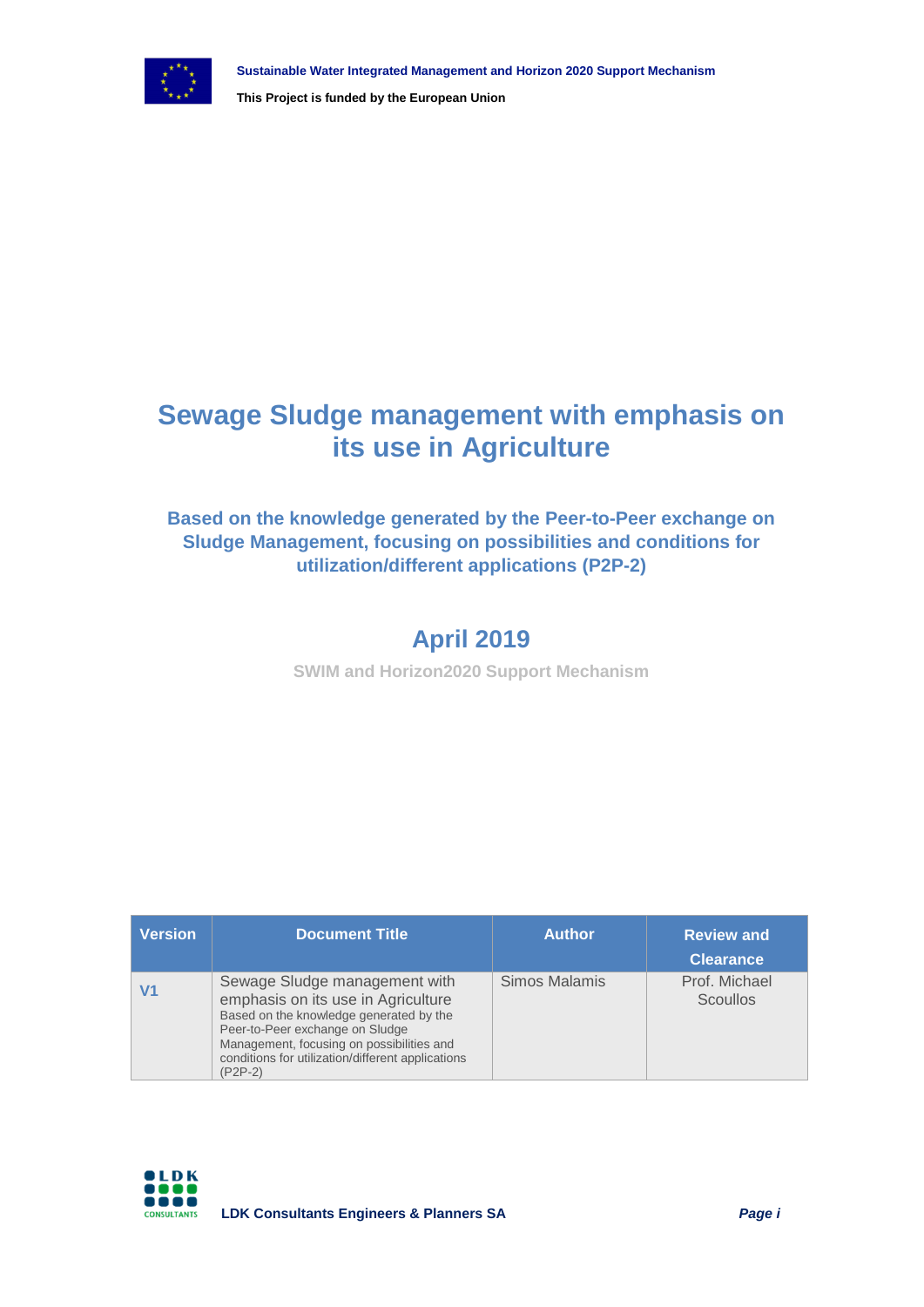

| 1.   |                                                                       |  |
|------|-----------------------------------------------------------------------|--|
| 1.1  |                                                                       |  |
| 1.2  |                                                                       |  |
| 2.   |                                                                       |  |
| 2.1  |                                                                       |  |
| 2.2  |                                                                       |  |
| 2.3  |                                                                       |  |
| 2.4  |                                                                       |  |
| 2.5  |                                                                       |  |
| 2.6  |                                                                       |  |
| 2.7  | Code of practice for the safe application of sewage sludge to land 14 |  |
| 2.8  |                                                                       |  |
| 2.9  |                                                                       |  |
| 2.10 |                                                                       |  |
| 3.   |                                                                       |  |
| 4.   |                                                                       |  |

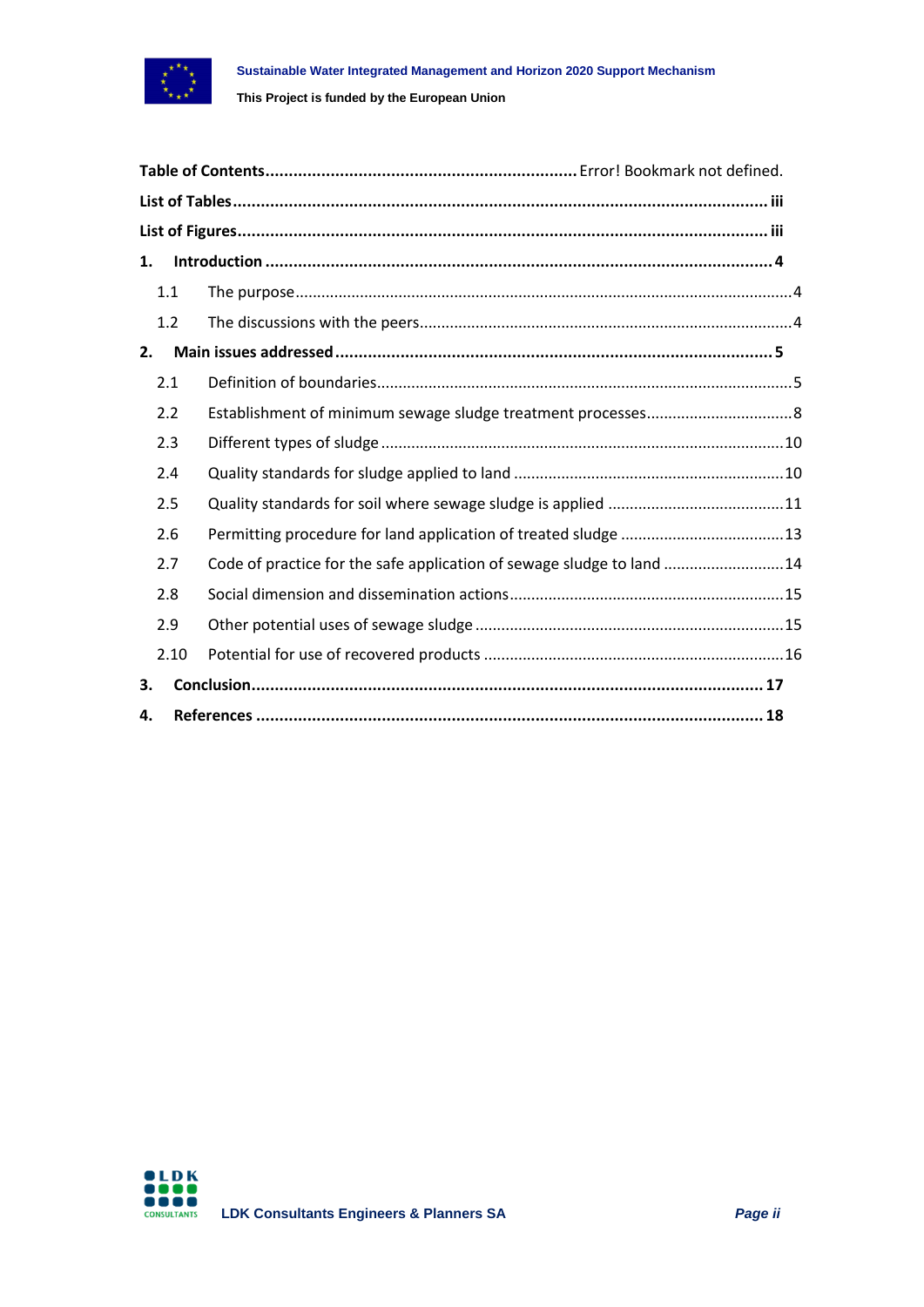

#### <span id="page-2-0"></span>**List of Tables**

| Table 1: Proposed limit values for industrial discharges into the municipal sewerage network     |
|--------------------------------------------------------------------------------------------------|
| (adapted from limits given by the Athens Water Supply and Sewerage Company EYDAP S.A.)7          |
|                                                                                                  |
|                                                                                                  |
|                                                                                                  |
|                                                                                                  |
| Table 4: Limit values for organic micropollutants for sludge applied to land (based on the third |
|                                                                                                  |
|                                                                                                  |
| Table 6: Heavy metals limit values for the soil where sludge is applied 12                       |
| Table 7: Proposed allowable uses of treated sewage sludge (modified EC, 2000) 13                 |
|                                                                                                  |

#### <span id="page-2-1"></span>**List of Figures**

| Figure 1: Diagrammatic representation of the different products resulting from the three |  |
|------------------------------------------------------------------------------------------|--|
|                                                                                          |  |

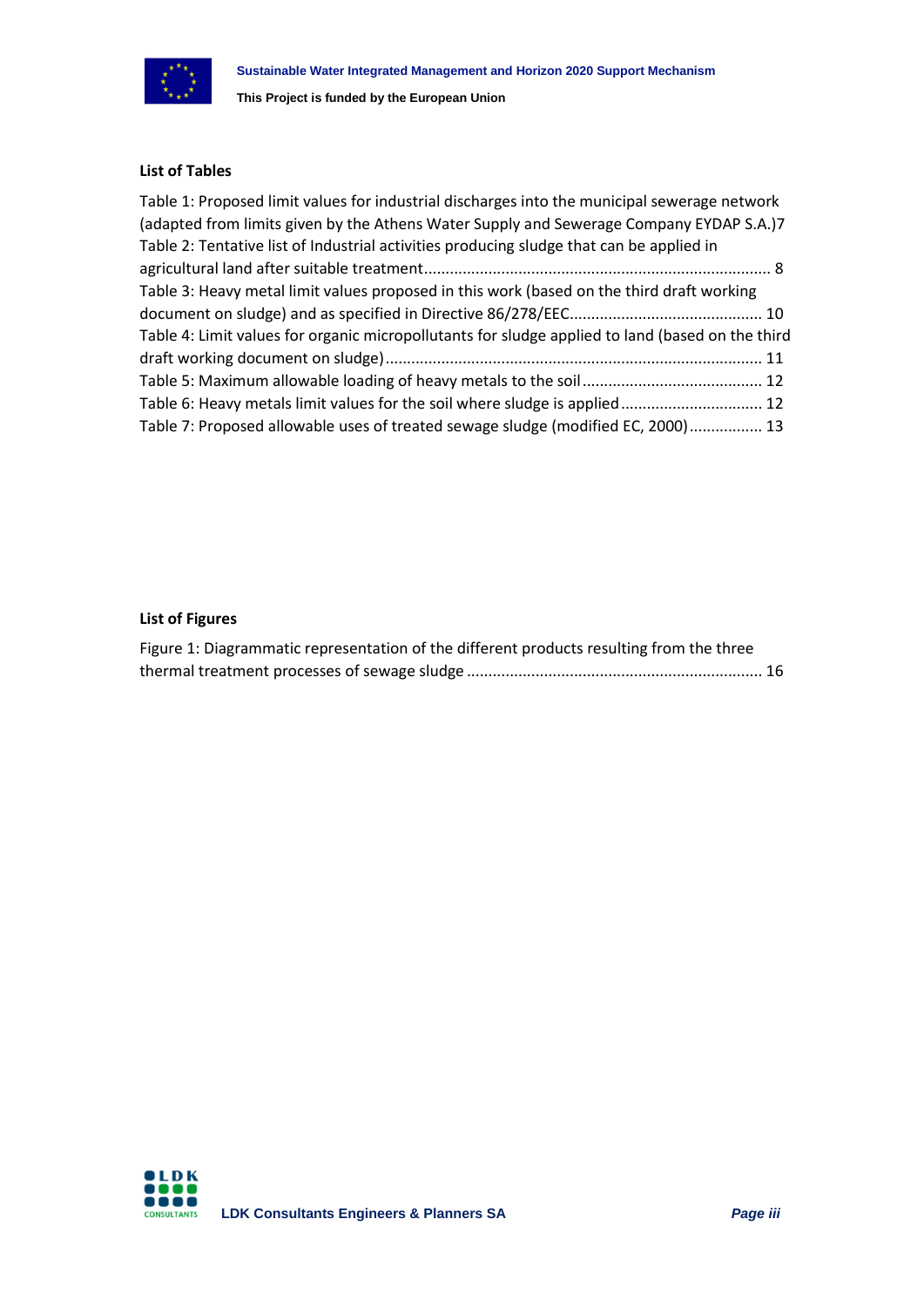

# <span id="page-3-0"></span>1. Introduction

## <span id="page-3-1"></span>1.1 The purpose

This document serves as a guide for the development of appropriate legislation regarding sustainable sewage sludge management destined for use in agriculture. The purpose of this document is not to provide a solid legislative framework nor to provide a detailed analysis of sewage sludge management. Instead it provides a basic roadmap that will facilitate the subsequent implementation of a legislative framework in Mediterranean countries with respect to sewage sludge application in agriculture.

This document considers sewage sludge produced from municipal and domestic wastewater treatment plants (WWTPs) as well as industrial sludge from specific industrial activities. It does not include fecal sludge or sludge produced from industrial wastewater treatment other than those industries which are explicitly specified. Furthermore, it considers the management of dewatered sewage sludge once the typical processes of thickening, anaerobic digestion and dewatering have been implemented.

The document considers the necessary conditions, parameters to be examined and criteria to be met in order to make sure that the produced sludge could be used in agriculture in a safe way. Alternative uses are also briefly discussed.

## <span id="page-3-2"></span>1.2 The discussions with the peers

The present document was developed within the framework of the Sustainable Water Integrated Management and Horizon 2020 Support Mechanism (SWIM-H2020 SM). It is the outcome of the peer-to-peer communication which took place with key experts from Lebanon, Morocco and Palestine (P2P-2) as well as the regional workshop based on a study visit organized in Athens, Greece on sewage sludge management on 25-27 June 2018.

Peer-to-peer activities were implemented between Simos Malamis (the Coach) and Rami Nassif and Sabine Ghosn from Lebanon, Malika El Bayoudi from Morocco and Amjad Kharraz from Palestine. In the case of Lebanon and Morocco the peer-to-peer meetings were implementing via Teleconference, while in the case of Palestine via email exchange.

During the sludge workshop organized in Athens, a meeting took place between the coach and the appointed peers to discuss about their interests and challenges to be addressed regarding sewage sludge management. The Lebanese peer mentioned that in Lebanon the legislative framework is currently insufficient to address sewage sludge management and that Lebanon needs to consider the existing international standards. Agricultural use of sewage sludge is very important for the country and successful pilot activities could help support this. The Palestinian peer mentioned that their biggest challenge is the high moisture level of sewage sludge which limits the potential valorisation. Activities need to be implemented to divert sewage sludge away from landfill and towards agricultural utilization

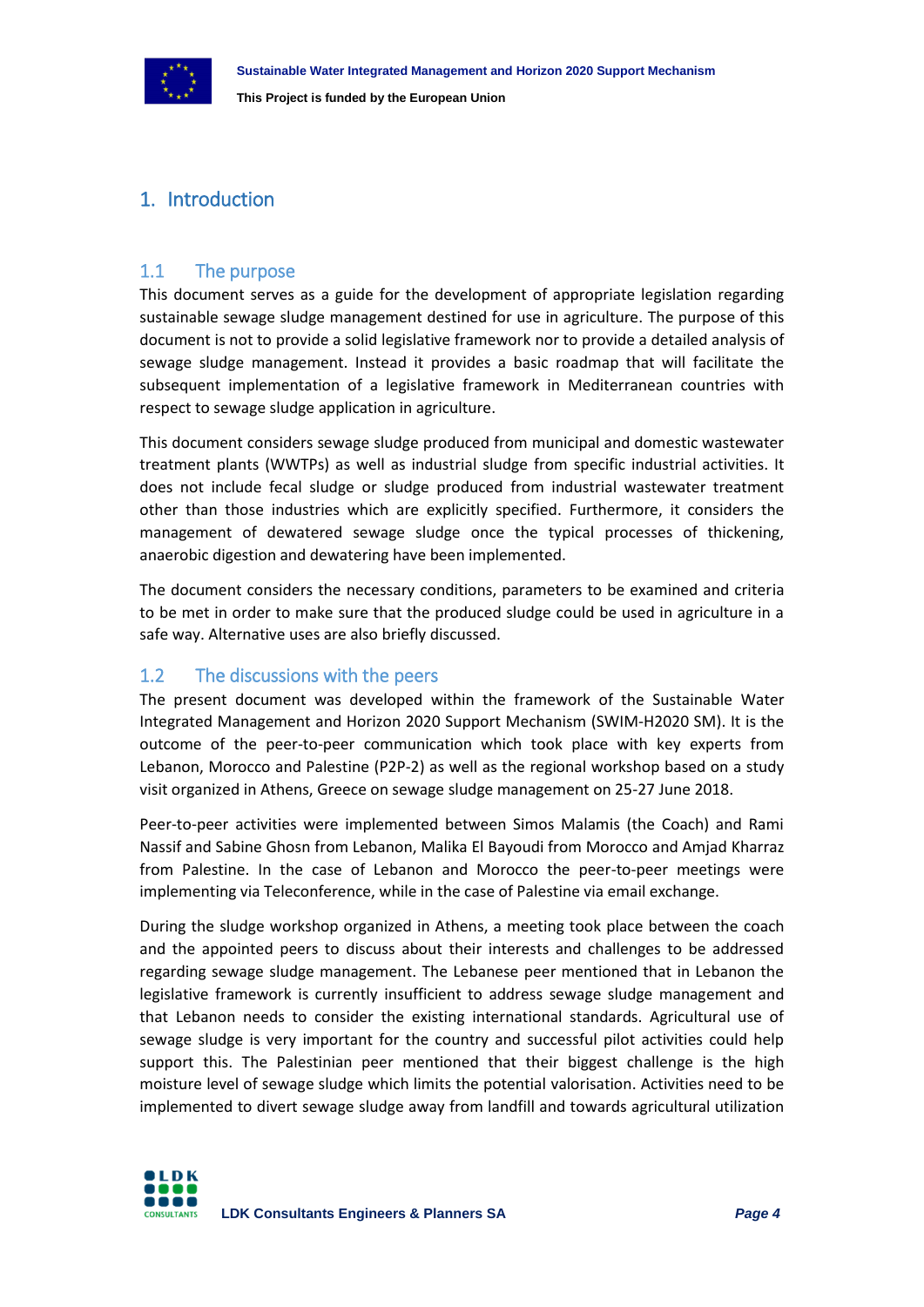

(Abu Ghosh et al., 2017). Effective legislation is also lacking here to allow high quality compost to be applied to land. The Moroccan peer stressed the fact that in Morocco there is a lot of bureaucracy involved in sewage sludge management which is a significant barrier to sludge valorisation. Moroccans are very much interested to learn about successful cases of sewage sludge use in agriculture. The meeting was concluded with reference to the peerto-peer activities which will take place after the workshop based on the interests and challenges of each country.

In these exchanges with the peers the current state of sewage sludge management in Lebanon, Morocco and Palestine was discussed. The exchanges highlighted the need to divert dewatered sewage sludge away from landfills in order to valorize sludge and at the same time to save space in landfills. In all three countries it was clear that there is a need to implement procedures and legislation that will facilitate the final use and disposal of sewage sludge to routes other than landfills, with the priority seen as the land application of sewage sludge.

## <span id="page-4-0"></span>2. Main issues addressed

The following pressing issues are targeted within the document, related to sewage sludge management with a strong focus on land application:

- Definition of boundaries
- Establishment of minimum sewage sludge treatment processes
- Different types of sludge
- Quality standards for sewage sludge applied to land
- Quality standards for soil where sewage sludge is applied
- Land uses of sludge
- Permitting procedure for land application of sewage sludge
- Code of practice for the safe application of sewage sludge to land
- Social dimension and dissemination actions
- Other uses of sludge
- Use of recovered products

## <span id="page-4-1"></span>2.1 Definition of boundaries

The first issue which sludge management legislation should consider is to accurately define which types of sludge are included and which are not within the legislation. To do this, it is first important to provide some basic definitions (EC, 1991).

- Municipal/urban wastewater: means domestic wastewater and a mixture of domestic and industrial wastewater
- Domestic wastewater: wastewater which is produced from households and originates mainly from human metabolism

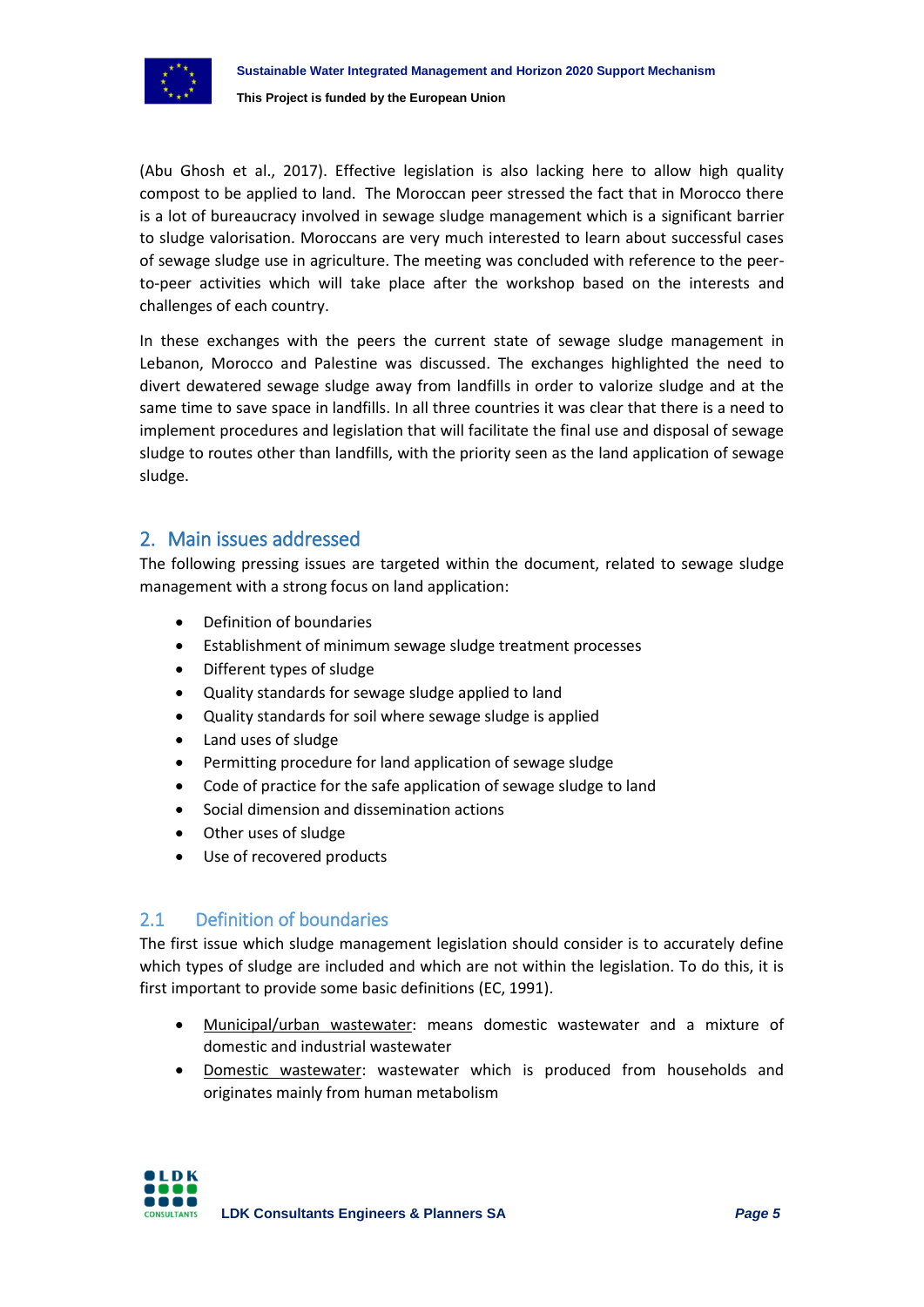

**This Project is funded by the European Union**

- Industrial wastewater: wastewater produced and discharged from the premises of any industry or trade which does not have the characteristics of domestic wastewater
- Sludge: by-product of wastewater treatment plants produced during primary and/or secondary sedimentation
- Sewage sludge: by-product of municipal wastewater treatment plants produced during primary and/or secondary sedimentation
- Hazardous sludge: Sludge which contains one or more of the specified pollutants in larger concentrations that the limits requited for land application of sludge
- Industrial sludge: by-product produced in industrial wastewater treatment plants as a result of sedimentation

As this work considers the application of sludge in agriculture, it is important to specify the type of sludge. The main type of sludge that is included is sewage sludge which is produced within municipal wastewater treatment plants. This is produced during primary sedimentation and/or during final sedimentation. Sewage sludge needs to meet specific limits to allow its application in land. This is accomplished after suitable treatment resulting in its stabilization, hygienization and water removal.

As municipal wastewater treatment plants often receive industrial discharges, these discharges need to be regulated, so that the physicochemical characteristics of the raw municipal sewage entering the plant are not disturbed. Disposal of improperly treated industrial wastewater into the municipal sewers may have a negative impact on the produced sewage sludge; higher concentrations of heavy metals and organic micropollutants can accumulate in sludge.

The physicochemical characteristics of industrial discharges need to conform to specific characteristics. Typical limit values for industrial discharges into the sewerage network are given in Table 1. In the cases where this is not possible to regulate (e.g. illegal industrial discharges into the sewerage network occur, there are no limits for industrial discharges into municipal sewers), then there is the risk that sludge will not meet the quality standards required for it in order to be applied to land. In all cases, the suitability of the produced sewage sludge has to be checked by comparing it with the required limit values to which the sludge applied to land should conform.

Hazardous sludge should not be applied to agriculture and therefore is excluded from the analysis of this work. In terms of industrial sludge, a distinction has to be done between industrial activities which produce sludge which does not contain potentially hazardous substances and industrial activities which produce potentially hazardous sludge. Table 2 shows a tentative list of industrial activities which can be included for the agricultural use of the produced industrial sludge. As mentioned, this list is tentative and other industries can be included provided they produce sludge that can be suitable for agricultural use. Industrial sludge produced from chemical industries, tanneries, metal plating industries should not be included in the list.

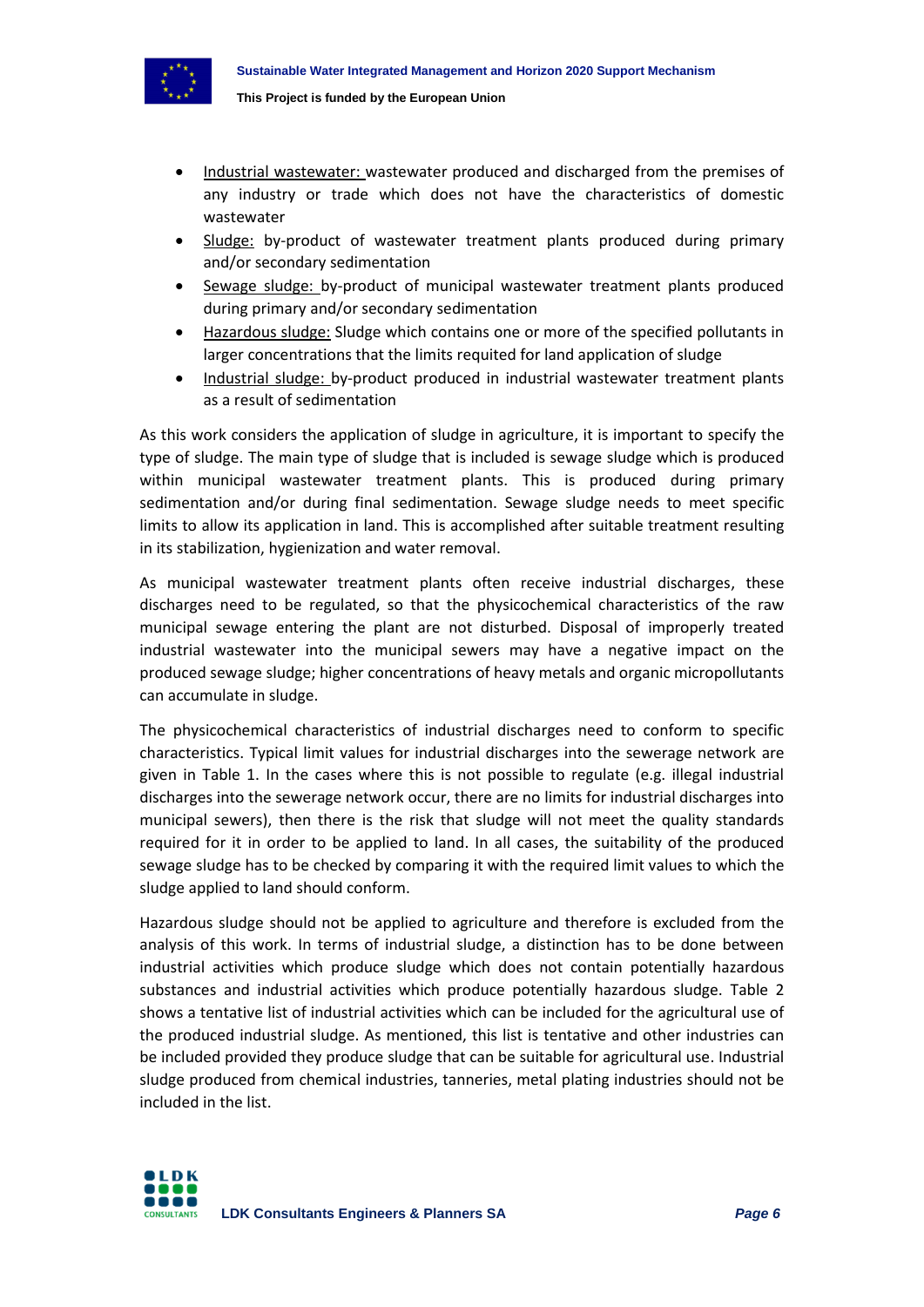

<span id="page-6-0"></span>**Table 1: Proposed limit values for industrial discharges into the municipal sewerage network (adapted from limits given by the Athens Water Supply and Sewerage Company EYDAP S.A.).**

| Parameter                                                      | Symbol                       | Units          | for<br>Value<br>Limit<br>range<br>or |
|----------------------------------------------------------------|------------------------------|----------------|--------------------------------------|
|                                                                |                              |                | municipal<br>discharge into the      |
|                                                                |                              |                | sewerage network<br>$6-9$            |
| pH                                                             | pH<br>$\mathsf T$            | $\overline{C}$ |                                      |
| Temperature                                                    |                              |                | 35                                   |
| <b>Biochemical Oxygen</b>                                      | BOD <sub>5</sub>             | mg/L           | 500                                  |
| Demand                                                         |                              |                |                                      |
| Chemical Oxygen<br>Demand                                      | COD                          | mg/L           | 1000                                 |
|                                                                | <b>TSS</b>                   |                | 500                                  |
| <b>Total Suspended Solids</b><br><b>Total Dissolved Solids</b> | <b>TDS</b>                   | mg/L           | 3000                                 |
|                                                                |                              | mg/L           | 50                                   |
| Oil and grease                                                 |                              | mg/L           |                                      |
| Ammonia nitrogen                                               | $NH4-N$                      | mg/L           | 40<br>5                              |
| Nitrite nitrogen                                               | $NO2-N$                      | mg/L           |                                      |
| Nitrate nitrogen                                               | $NO3-N$                      | mg/L           | 60                                   |
| Phosphate                                                      | $PO4-P$                      | mg/L           | 10                                   |
| Sulphate                                                       | SO <sub>4</sub> <sup>2</sup> | mg/L           | 1500                                 |
| Sulphite                                                       | SO <sub>3</sub> <sup>2</sup> | mg/L           | $\mathbf{1}$                         |
| Hydrogen Sulphide                                              | $H_2S$                       | mg/L           | $\mathbf{1}$                         |
| Aluminium                                                      | Al                           | mg/L           | 10                                   |
| Antimony                                                       | Sb                           | mg/L           | 5                                    |
| Arsenic                                                        | As                           | mg/L           | 0.5                                  |
| <b>Barium</b>                                                  | Ba                           | mg/L           | 15                                   |
| Beryllium                                                      | Be                           | mg/L           | 20                                   |
| Boron                                                          | B                            | mg/L           | 10                                   |
| Cadmium                                                        | Cd                           | mg/L           | 0.5                                  |
| Chromium(III)                                                  | Cr(III)                      | mg/L           | 5                                    |
| Chromium(VI)                                                   | Cr(VI)                       | mg/L           | 0.5                                  |
| Cobalt                                                         | Co                           | mg/L           | 10                                   |
| Copper                                                         | Cu                           | mg/L           | 5                                    |
| Cyanide                                                        | CN-                          | mg/L           | $\overline{3}$                       |
| Fluorine                                                       | F                            | mg/L           | 20                                   |
| Iron                                                           | Fe                           | mg/L           | $\overline{15}$                      |
| Lead                                                           | Pb                           | mg/L           | 3                                    |
| Manganese                                                      | Mn                           | mg/L           | 10                                   |
| Mercury                                                        | Hg                           | mg/L           | 0.02                                 |
| Molybdenum                                                     | Mo                           | mg/L           | 10                                   |
| Nickel                                                         | Ni                           | mg/L           | 10                                   |
| Phenols                                                        |                              | mg/L           | 10                                   |
| Selenium                                                       | Se                           | mg/L           | 0.2                                  |
| Zinc                                                           | Zn                           | mg/L           | 20                                   |

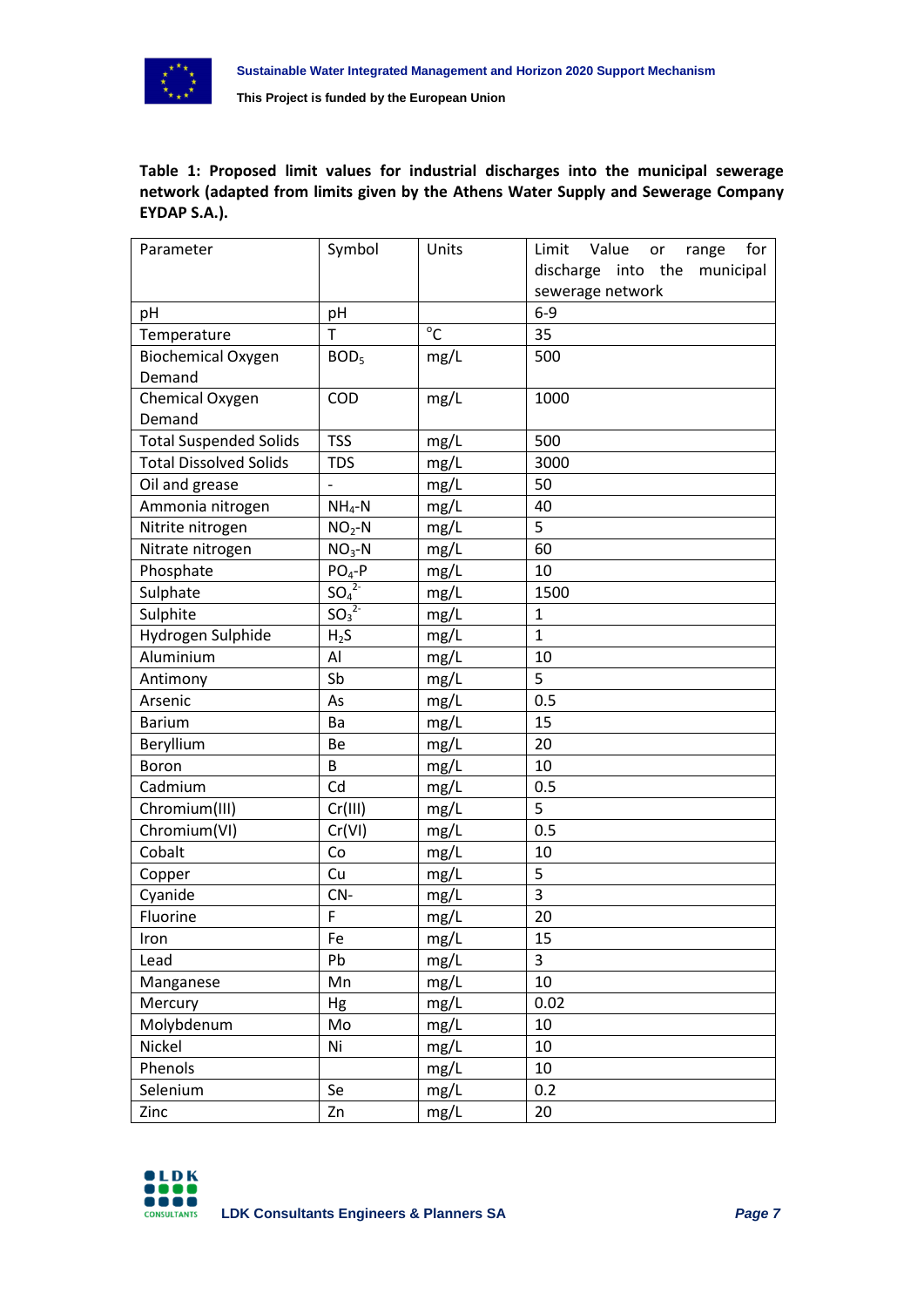

**This Project is funded by the European Union**

| Silver        | Ag             | mg/L |     |
|---------------|----------------|------|-----|
| Thallium      |                | mg/L |     |
| Tin           | Sn             | mg/L | 10  |
| Titanium      |                | mg/L | 10  |
| Uranium       |                | mg/L | 0.2 |
| Free Chlorine | $\mathsf{U}_2$ | mg/L |     |

#### <span id="page-7-1"></span>**Table 2: Tentative list of Industrial activities producing sludge that can be applied in agricultural land after suitable treatment**

| Dairy industries                                  |
|---------------------------------------------------|
| <b>Breweries</b>                                  |
| Food and beverage industries                      |
| Meat processing industries                        |
| Industries producing alcohol and alcoholic drinks |
| Aquaculture industries                            |
| Malt industries                                   |
| Potato processing industries                      |
| Industries producing livestock food               |
| Industries producing plant-based products         |
|                                                   |

## <span id="page-7-0"></span>2.2 Establishment of minimum sewage sludge treatment processes

Sewage sludge that is applied to land should undergo appropriate treatment in order to make the sludge suitable for agricultural application. It is therefore important to establish **minimum sewage sludge treatment processes.** Water utilities and/or other sludge management companies should have the flexibility to use other treatment processes than the minimum specified, provided they are able to prove that the selected treatment process results in at least the same level of treatment as the minimum specified treatment methods. The minimum sludge treatment processes specified in this document follow the treatment processes specified within the third working document of sludge with the addition of the composting process (EC, 2000). **Specifically two types of treatment processes are defined: (i) advanced treatment and (ii) conventional treatment of sewage sludge.**

Advanced treatment of sewage sludge consists of the processes of anaerobic and aerobic digestion, thermal treatment, composting and lime conditioning under the following conditions (EC, 2000):

- Thermal drying ensuring that the temperature of the sludge particles is higher than 80°C with a reduction of water content to less than 10% and maintaining a water activity above 0.90 in the first hour of treatment;
- Thermophilic aerobic stabilization at a temperature of at least 55°C for 20 hours as a batch, without admixture or withdrawal during the treatment;

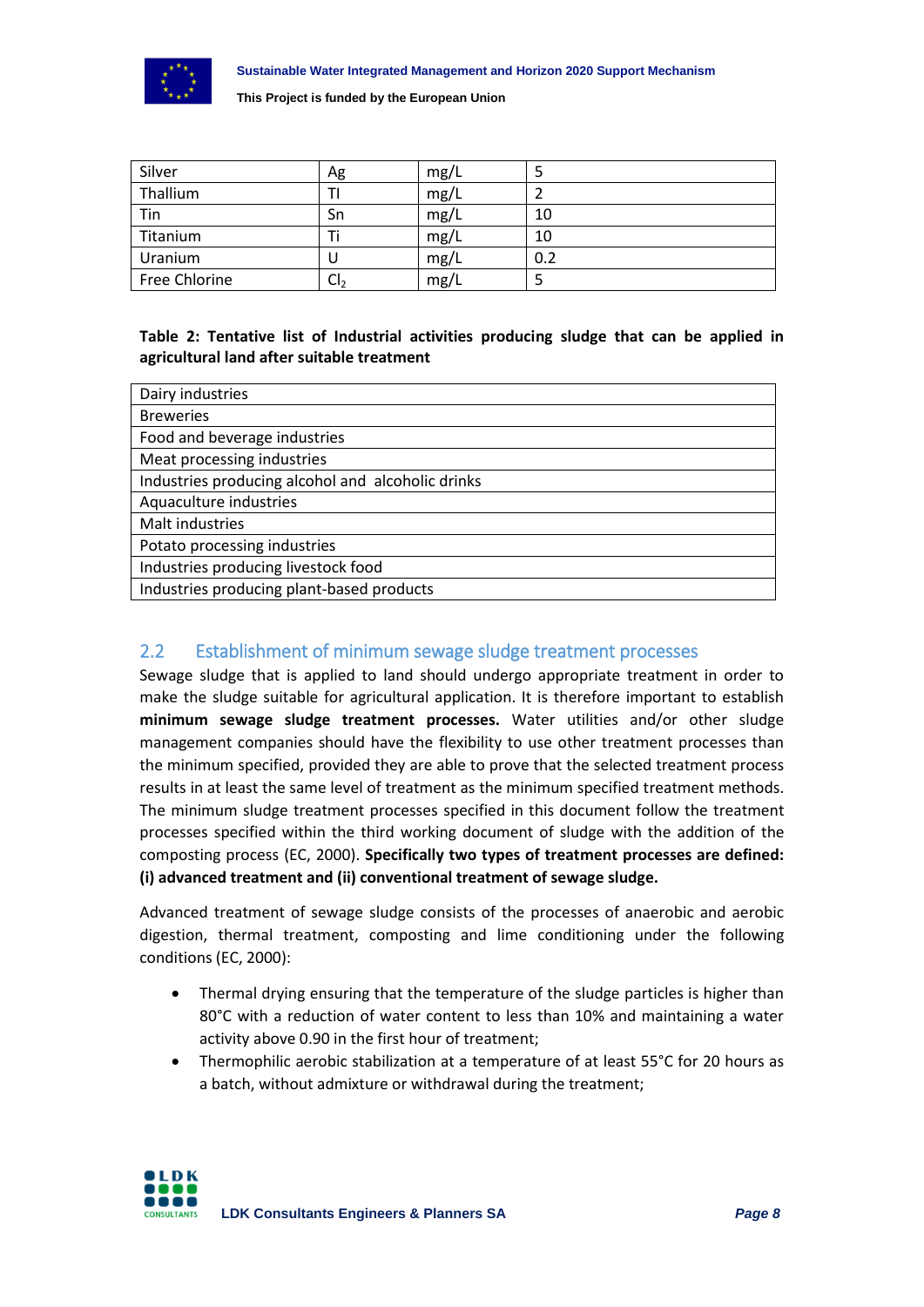

- Thermophilic anaerobic digestion at a temperature of at least 53°C for 20 hours as a batch, without admixture or withdrawal during the treatment;
- Thermal treatment of liquid sludge for a minimum of 30 minutes at 70°C followed by mesophilic anaerobic digestion at a temperature of 35°C with a mean retention period of 12 days;
- Conditioning with lime reaching a pH of 12 or more and maintaining a temperature of at least 55°C for 2 hours;
- Conditioning with lime reaching and maintaining a pH of 12 or more for three months.
- Composting using additives (green material, woodchips, sawdust and similar material) to achieve a temperature above  $50^{\circ}$ C for at least 5 days and a temperature above 35°C for at least 12 days.

The treated sludge should be free of *Salmonella spp.* in 50 g of sample (wet weight) and the treatment should decrease at least by 6  $log_{10}$ Escherichia Coli to less than 500CFU/g sludge sample. Furthermore, liquid slurry needs to be dewatered and dried to a solids concentration of at least 30%.

The conventional treatment processes of sewage sludge are less effective than the advanced ones and as a result produce lower quality compost, limiting their applications. The conventional methods adopted consist of aerobic and anaerobic digestion and lime conditioning:

- Thermophilic aerobic stabilization at a temperature of at least 55°C with a mean retention period of 20 days;
- Thermophilic anaerobic digestion at a temperature of at least 53°C with a mean retention period of 20 days;
- Conditioning with lime ensuring a homogenous mixture of lime and sludge. The mixture shall reach a pH of more than 12 directly after liming and keep a pH of at least 12 for 24 hours;
- Mesophilic anaerobic digestion at a temperature of 35°C with a mean retention period of 15 days;
- Extended aeration at ambient temperature as a batch, without admixture or withdrawal during the treatment period. The minimum time length of the treatment shall be laid down by the competent authority taking into consideration the prevailing climatic conditions in the area where the treatment plant is located.
- Simultaneous aerobic stabilization at ambient temperature. The minimum time length of the treatment shall be laid down by the competent authority taking into consideration the prevailing climatic conditions in the area where the treatment plant is located.

The sludge treatment shall at least achieve a 3 log<sub>10</sub> reduction in *Escherichia Coli*. Furthermore, liquid slurry needs to be dewatered/dried to a solids concentration of at least 30%.

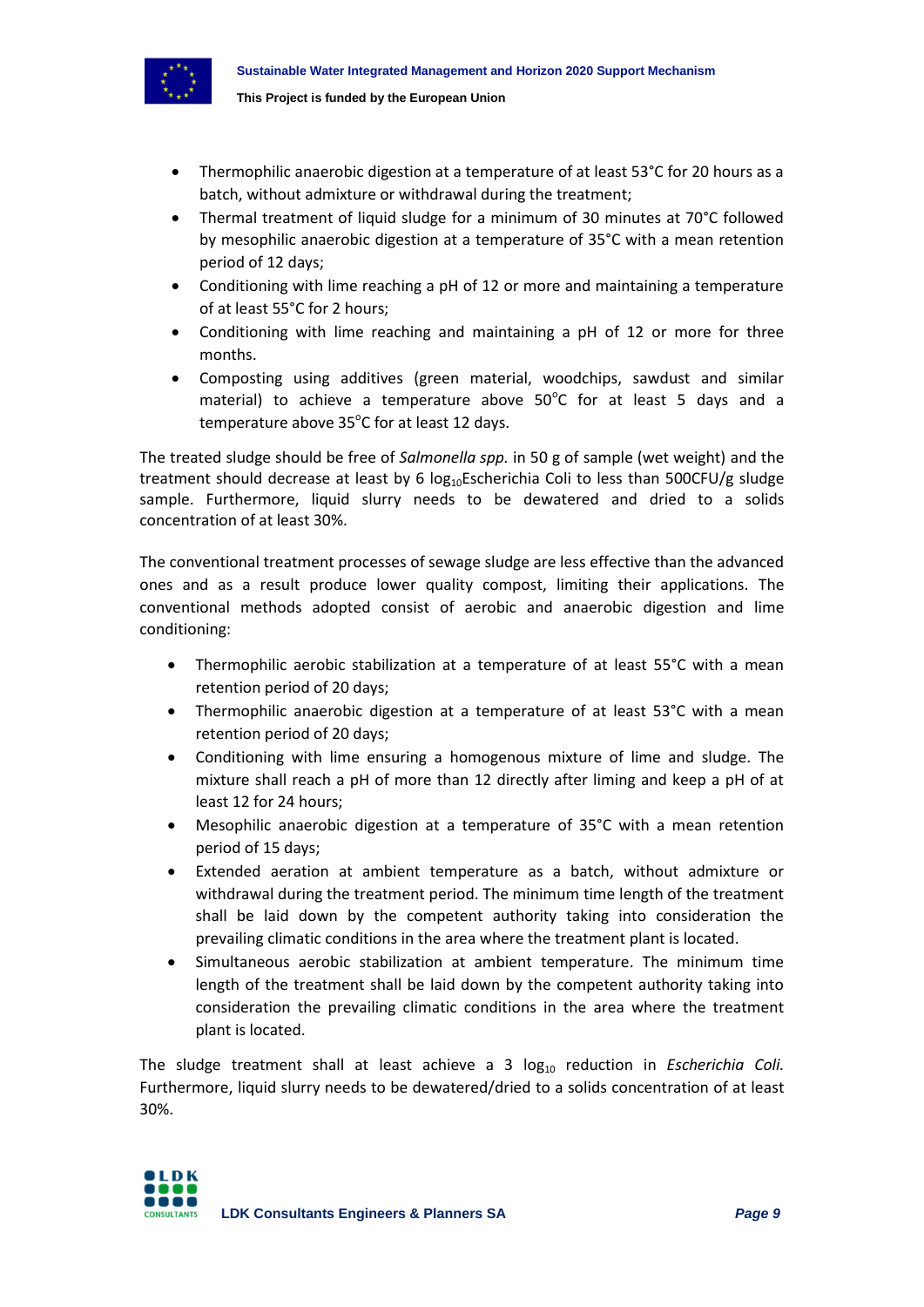

The above minimum treatment standards (both advanced and conventional) should form the framework rather than a rigid treatment regime. If the competent authority is able to provide solid evidence that an alternative treatment scheme can accomplish at least the same level of treatment, then it should be possible to use this process.

## <span id="page-9-0"></span>2.3 Different types of sludge

Based on the type of treatment applied, two different types of sludge are distinguished: High Quality Sludge (HQS) and Medium Quality Sludge (MQS). HQS has undergone the advanced treatment processes specified in Section 2.2, while MQS has undergone the conventional treatment processes also specified in Section 2.2. The different type of sludge quality only refers to the type of treatment undergone and is not related to the type of feedstock, which is in all cases sludge (sewage sludge, and specific types of industrial sludge as documented in Table 2). The Lebanese compost ordinance defines 4 different types of compost (Compost Grade A, B, C and D). The main distinction is the type of source material and the level of maturation resulting from treatment. For example, Grade A compost is produced from source-separated biowaste which produces high quality feedstock, while Grade D compost is derived from organic raw material generated by mechanical treatment, which has much more impurities. Furthermore, Grade A compost is considered mature, while Grade D is considered immature. However, this Ordinance regulates compost produced from biowaste and does not include sewage sludge.

In terms of final quality HQS should not have any *Salmonella spp.* in 50 g of sample (wet weight) and *Escherichia Coli* should be less than 500 CFU/g sludge sample. The MQS should have *Escherichia Coli* less than 3000 CFU/g sludge sample.

## <span id="page-9-1"></span>2.4 Quality standards for sludge applied to land

It is important to specify the quality standards of the sludge which is to be applied to land. The main criticism against the EU Directive 86/278/EEC "*on the protection of the environment, and in particular of the soil, when sewage sludge is used in agriculture*" (EC, 1986) is that it only includes limit values for heavy metals in sewage sludge; it does not include limit values for pathogens and for organic micropollutants. Furthermore, the heavy metal limits are specified as a range which is very wide. In this Section we propose limits which sewage sludge should abide in order to allow its use in agriculture. In Table 3 the proposed limit values for heavy metals in sewage sludge are given in comparison to the ones specified in the Directive 86/278/EEC. The limit values are the ones adopted for 2025 by the third working document on sludge (EC, 2000).

### <span id="page-9-2"></span>**Table 3: Heavy metal limit values proposed in this work (based on the third draft working document on sludge) and as specified in Directive 86/278/EEC**

| Element |    | Symbol   Limit values of Directive   Proposed limit values<br>86/278/EEC<br>(mg/kg dry matter) | (mg/kg dry matter) |
|---------|----|------------------------------------------------------------------------------------------------|--------------------|
| Cadmium | Cd | $20 - 40$                                                                                      |                    |
| Copper  | Cu | 1000-1750                                                                                      | 600                |

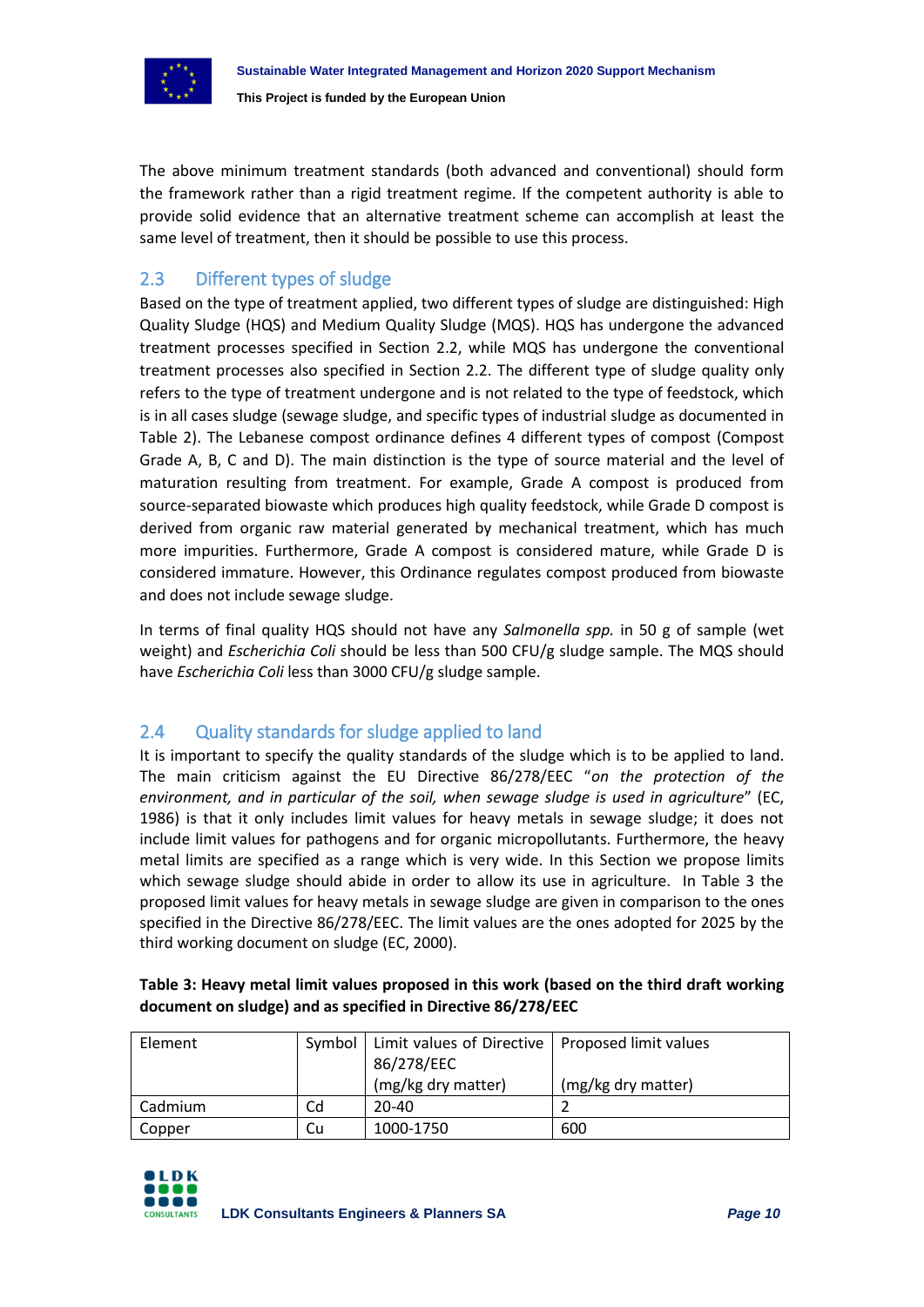

**This Project is funded by the European Union**

| Nickel   | Ni | 300-400                  | 100  |
|----------|----|--------------------------|------|
| Lead     | Pb | 750-1200                 | 200  |
| Zinc     | Zn | 2500-4000                | 1500 |
| Mercury  | Ηg | $16 - 25$                |      |
| Chromium | Cr | $\overline{\phantom{0}}$ | 600  |

As mentioned earlier, it is important to specify limit values for selected organic micropollutants which are present in sewage sludge. Table 4 shows the proposed limit values for organic micropollutants based also on the third working document on sludge. This list needs to be periodically reviewed and revised based on the organic micropollutants which are regulated.

<span id="page-10-1"></span>**Table 4: Limit values for organic micropollutants for sludge applied to land (based on the third draft working document on sludge)**

| Compound                                    | Symbol      | Proposed limit value |
|---------------------------------------------|-------------|----------------------|
|                                             |             | (mg/kg dm)           |
| Sum of halogenated organic compounds        | AOX         | 500                  |
| Linear alkylbenzene sulphonates.            | LAS         | 2600                 |
| Di(2-ethylhexyl)phthalate.                  | <b>DFHP</b> | 100                  |
| Nonylphenol & nonylphenolethoxylates with 1 | <b>NPF</b>  | 50                   |
| or 2 ethoxy groups                          |             |                      |
| Sum of polycyclic aromatic hydrocarbons     | <b>PAH</b>  | 6                    |
| Sum of the polychlorinated byphenils        | <b>PCB</b>  | 0.8                  |
| Polychlorinated dibenzodioxins/             | PCDD/F      | 0.1                  |
| dibenzofuranes                              |             |                      |

## <span id="page-10-0"></span>2.5 Quality standards for soil where sewage sludge is applied

The soil where sewage sludge is applied should be monitored to ensure that the values of heavy metals in soil are below specific threshold values and that there is no accumulation of heavy metals above the limits due to the periodic application of sewage sludge to land. For this reason, it is important to specify limits regarding the annual heavy metals loads which are applied to land as well as limits for heavy metal concentrations in soil.

Table 5 shows the maximum allowable loadings for heavy metals per hectare of land per year, as these are specified in Directive 86/278/EEC as well as the proposed limits based on the third working document of sludge for the year 2025. The latter values (which we adopted for our work here) are much lower than the ones specified in the Directive because the target is to avoid any accumulation of heavy metals in the soil. This means that the amount of heavy metals applied to land through sewage sludge application should not exceed the capacity of plants to uptake this plus any losses.

The competent authority can allow an increase in the loading rate for copper and zinc in the cases where sludge application is implemented at copper or zinc-deficient land. However,

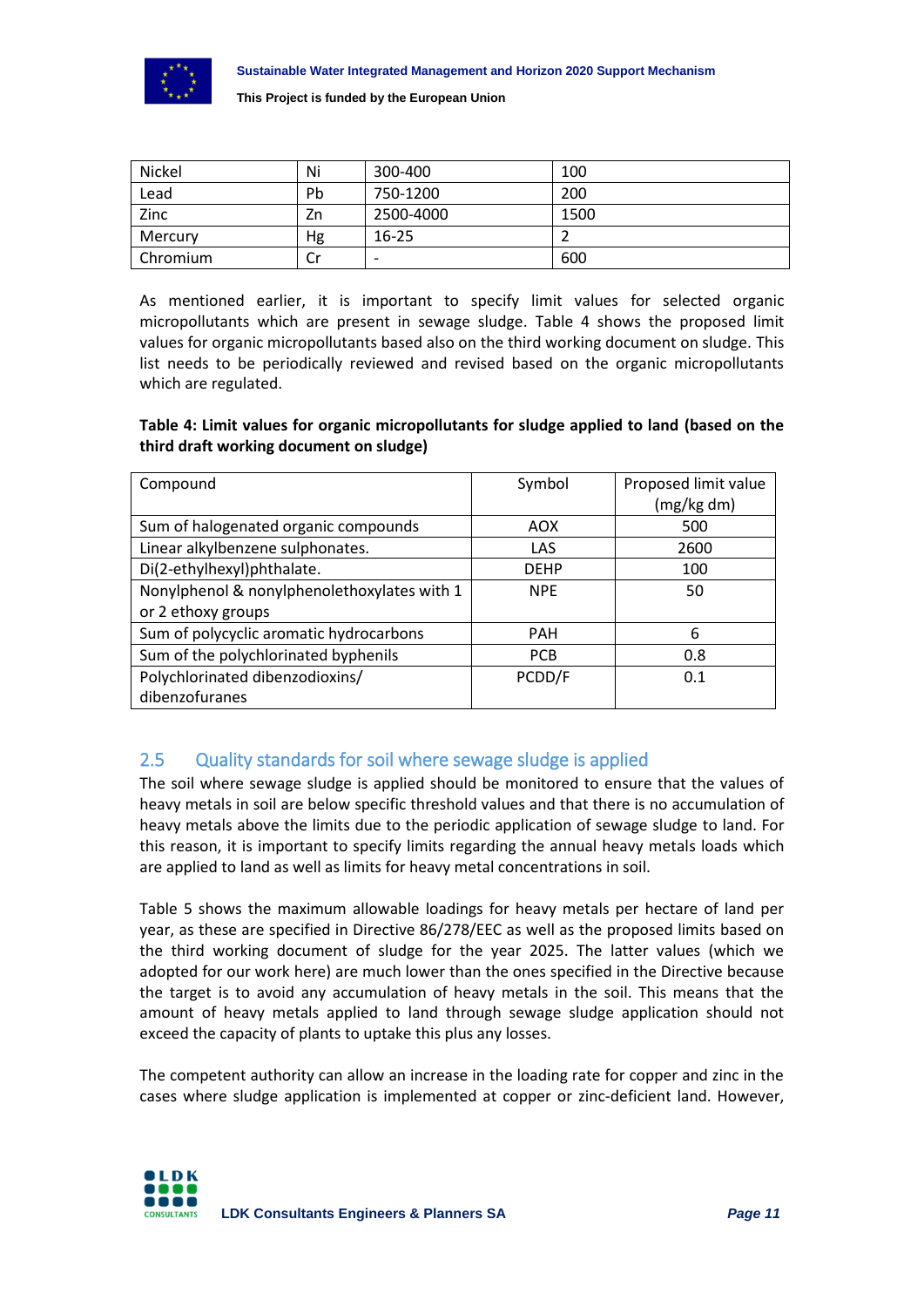

for this to happen an agronomic study is required demonstrating the benefits of this to crops.

Limit values are also set for heavy metals in soil where sewage sludge is applied. In the Directive 86/278/EEC the limit values are given only for soil with pH value in the rage of 6-7. However, it is important to consider also soil which has a pH lower than 6 and higher than 7. This is reflected in the limit values set by the third working document on sludge. These limits are the ones proposed within this work and are given in Table 6. When the soil has a pH value 5 ≤ pH ≤ 6 the maximum allowable limits are lower due to the potentially higher mobility of the metals.

| Element  | Symbol | Limit values of Directive<br>86/278/EEC | Proposed limit values |
|----------|--------|-----------------------------------------|-----------------------|
|          |        | (g/ha/year)                             | (g/ha/year)           |
| Cadmium  | Cd     | 150                                     | 30                    |
| Copper   | Cu     | 12,000                                  | 3,000                 |
| Nickel   | Ni     | 3,000                                   | 900                   |
| Lead     | Pb     | 15,000                                  | 2,250                 |
| Zinc     | Zn     | 30,000                                  | 7,500                 |
| Mercury  | Hg     | 100                                     | 30                    |
| Chromium | Cr     |                                         | 3,000                 |

#### <span id="page-11-0"></span>**Table 5: Maximum allowable loading of heavy metals to the soil**

#### <span id="page-11-1"></span>**Table 6: Heavy metals limit values for the soil where sludge is applied**

| Element  | $5 \leq pH \leq 6$ | $6 \leq pH \leq 7$ | $pH \geq 7$ |
|----------|--------------------|--------------------|-------------|
|          | (mg/kg dm)         | (mg/kg dm)         | (mg/kg dm)  |
| Cadmium  | 0.5                |                    | 1.5         |
| Copper   | 20                 | 50                 | 100         |
| Nickel   | 15                 | 50                 | 70          |
| Lead     | 70                 | 70                 | 100         |
| Zinc     | 60                 | 150                | 200         |
| Mercury  | 0.1                | 0.5                |             |
| Chromium | 30                 | 60                 | 100         |

Even when the concentration of an element in a land area is found to be higher than a limit value specified in Table 6, the competent authority can still allow the application of sludge on land by considering:

- The uptake of heavy metals by plants
- The intake of heavy metals by animals
- The groundwater contamination
- The long-term effects on bio-diversity and in particular on soil biota.

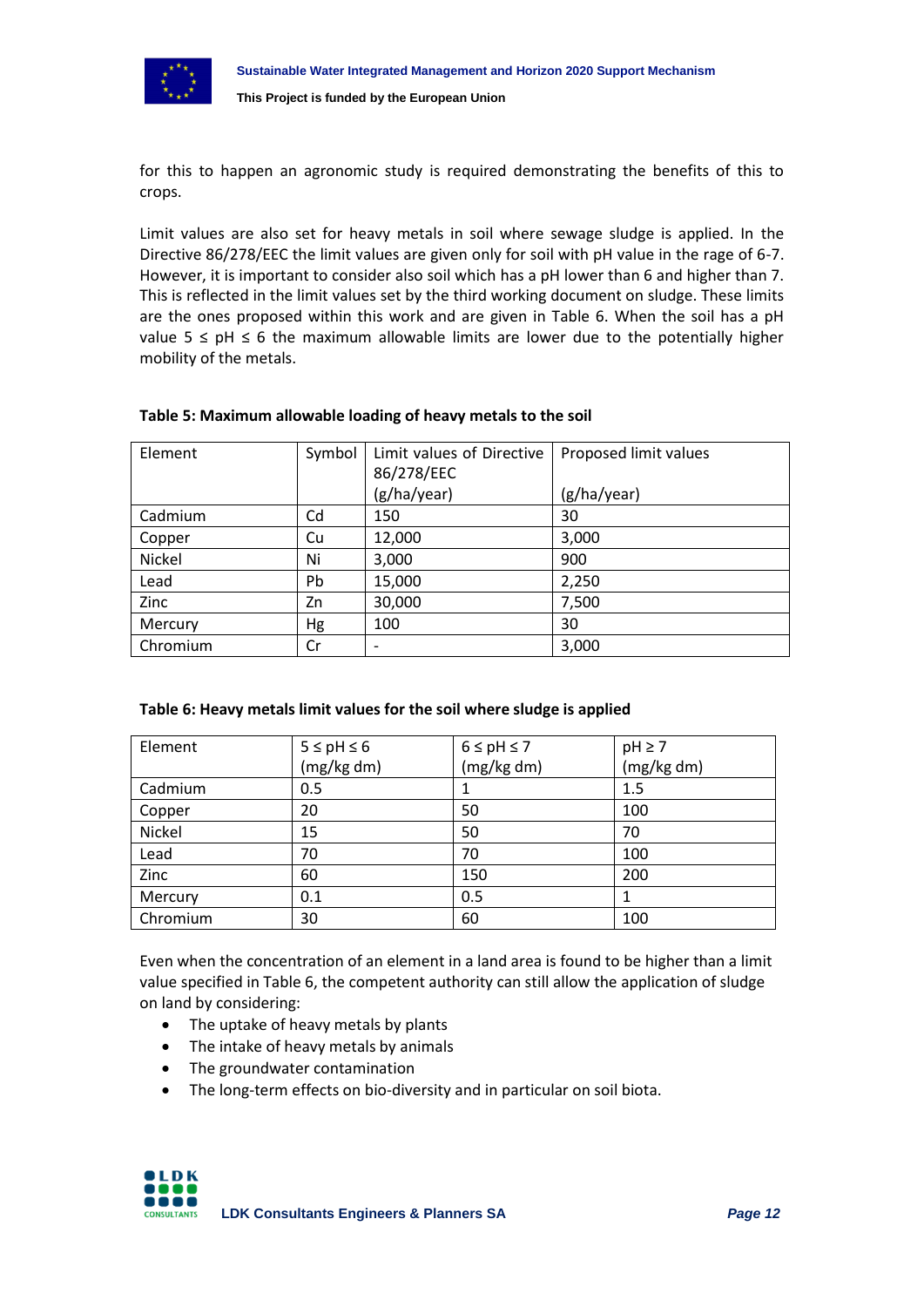

The evaluation should be done on a case by case basis. Continuous monitoring of these areas is required to ensure that there is no excessive accumulation of heavy metals in soil.

It is also important to specify the permissible uses of sewage sludge. This should be based on the quality of the produced sludge. Consequently, different uses should be assigned to High Quality Sludge and to Medium Quality Sludge which undergo advanced and conventional treatment respectively. Table 7 proposes uses for the land application of sewage sludge based on the treatment level it has received. This Table has been modified from the one given in the third working document on sewage sludge (EC, 2000). The land application of sewage sludge to cultivations of fruits and vegetables and to urban areas is only allowed for sludge which has undergone advanced treatment.

| Application                                                                  | <b>High Quality Sludge</b> | <b>Medium Quality</b><br>Sludge |
|------------------------------------------------------------------------------|----------------------------|---------------------------------|
| Fruit and vegetable crops in contact<br>with the ground                      | <b>Yes</b>                 | <b>No</b>                       |
| Parks, green areas, city gardens, urban<br>areas where the public has access | <b>Yes</b>                 | <b>No</b>                       |
| Pasture land                                                                 | <b>Yes</b>                 | <b>Yes</b>                      |
| Forage crops                                                                 | <b>Yes</b>                 | <b>Yes</b>                      |
| Arable land                                                                  | <b>Yes</b>                 | <b>Yes</b>                      |
| Forests                                                                      | <b>No</b>                  | <b>No</b>                       |
| Land reclamation                                                             | <b>Yes</b>                 | <b>Yes</b>                      |
| Trees, vineyards                                                             | <b>Yes</b>                 | <b>Yes</b>                      |

#### <span id="page-12-1"></span>**Table 7: Proposed allowable uses of treated sewage sludge (modified EC, 2000)**

## <span id="page-12-0"></span>2.6 Permitting procedure for land application of treated sludge

One key barrier to the application of sewage sludge in agriculture is the fact that the permitting procedure can involve bureaucracy and can be time consuming. This can be a very deterring factor for the end users which are usually the farmers. Within the workshop which took place in Athens on sewage sludge management one of the problems which was identified was the involvement of too many public organizations (Ministries, Departments etc.) within the licensing process for sewage sludge utilization in agriculture. On one hand the permitting procedure should be straightforward and rather quick to acquire on the other it should ensure the safety of the users, the consumers and those involved in activities in the proximity of the areas where sewage sludge is applied. Furthermore, in several Mediterranean countries (including Lebanon, Morocco and Palestine) land application of sewage sludge is not regulated. The development of simplified procedures for obtaining a permit to apply sewage sludge is therefore a key element. To allow this, sewage sludge management needs to be regulated by a single Ministry or Department. Below is a licensing procedure that could be followed:

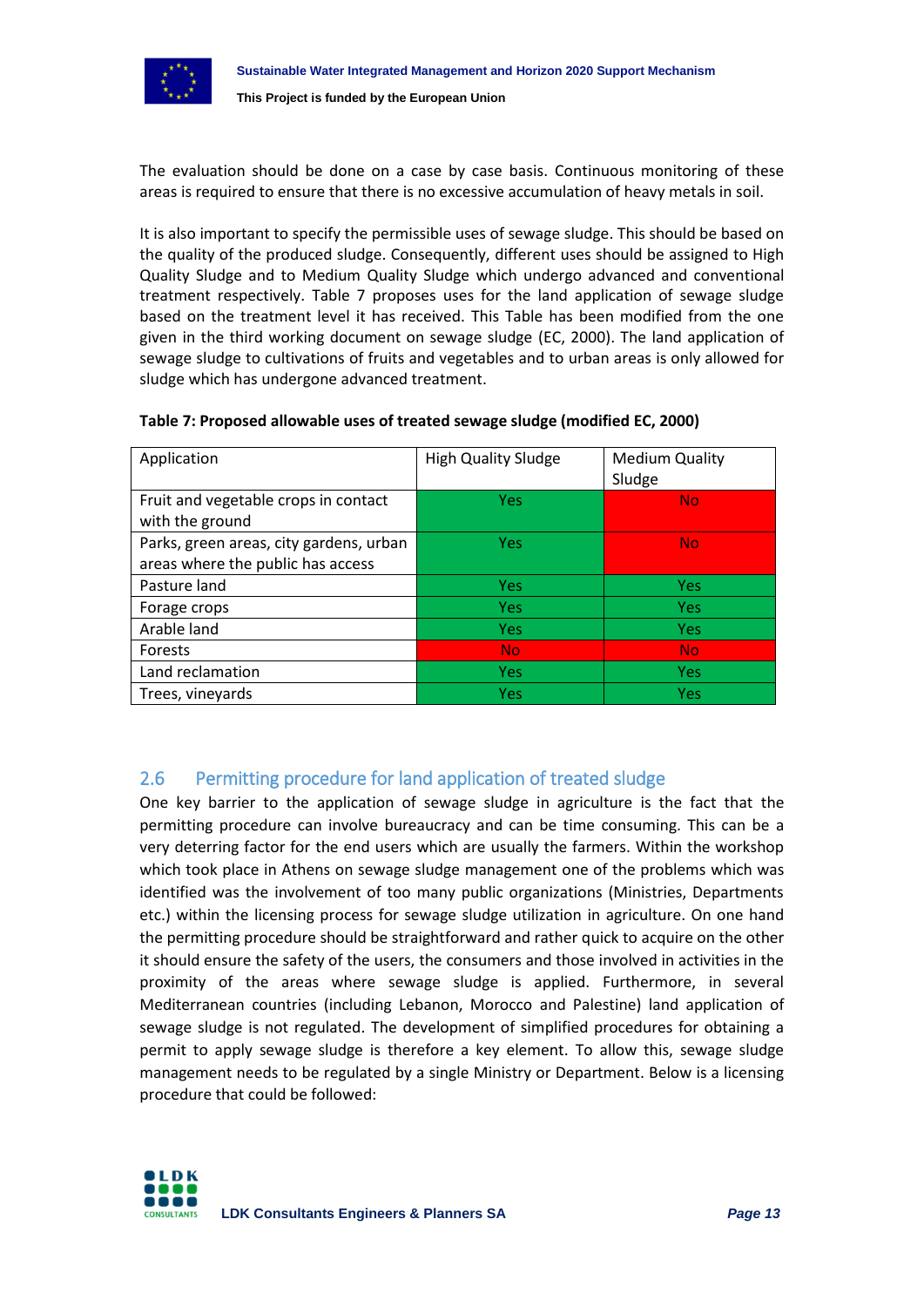

- The users (usually farmers) submit to the relevant authority an application for the agricultural use of sludge.
- Soil samples from the site where sludge is to be applied are collected. Physicochemical analysis is carried out in a public or state-recognized laboratory to check the quality.
- Physicochemical analysis of the sewage sludge to be applied to land is implemented to make sure that the sludge fulfils the required limits in terms of pathogens, heavy metals and organic micropollutants.
- Each cultivator makes a statement of responsibility for the state of land ownership; landlord or tenant. Each cultivator submits the Cultivation Statement, showing all the relevant land information.
- According to the data of the Cultivation Statement, the relevant maps of the nearby area are drawn up to show its location and the access road by the relevant authority.
- After reviewing the supporting documents, the decision is taken for each farm of each farmer and determines the maximum amount of sludge that may be allocated to each parcel per hectare.
- The relevant authority calculates the quantities of sludge and prepares the provision service study for this purpose. The provision of the service shall include the costs of loading, transporting, unloading and distributing of the sludge, which may be allocated to each parcel per hectare.

The above procedure which is proposed, considers that there is only one authority which is involved in the permitting procedure for sewage sludge application. In most Mediterranean countries this is not the case and thus sewage sludge application needs to be evaluated from different Departments and Ministries. For example, in Morocco reclaimed water reuse is intervened (directly or indirectly) by the Superior Council of Water and Climate (CSEC), the Ministry of Interior, Ministry of Equipment, Basins Agencies, Ministry of Agriculture, Ministry of Health, Ministry of Energy and Mines, Environment Department (Choukr-Allah, 2014). Procedures need to become simplified and regulated by 1-2 authorities.

## <span id="page-13-0"></span>2.7 Code of practice for the safe application of sewage sludge to land

To facilitate the safe and extensive application of sewage sludge in agriculture, it is also recommended to develop a code of practice for the safe application of sewage sludge to land. This code of practice will provide straightforward tips and procedures that farmers can easily follow in order to safely apply treated sewage sludge to land. The Code of practice will not be a legislation document; rather it aims to provide a straightforward guide for farmers. It should be written in a very simple manner to be understood by non-experts. To also facilitate farmers who cannot read and write it is also recommended to develop a short video which can be shown to farmers during dissemination activities to promote sewage sludge reuse. The Code of practice can include issues such as how to apply for a permit, to what type of cultivations to use treated sewage sludge, ways of sludge application to land, how to take samples from soil and sludge for analysis, how to monitor the field, dangerous

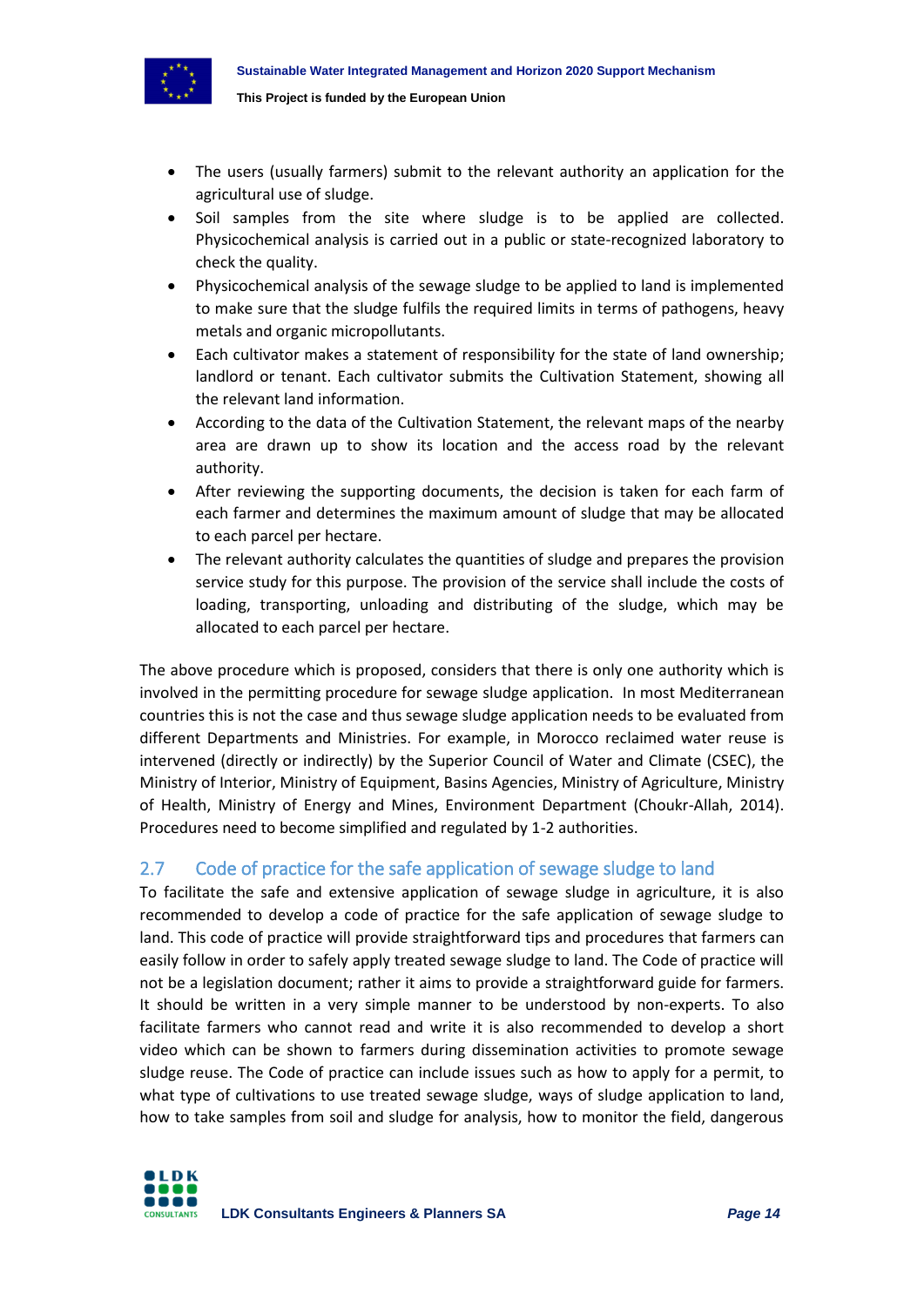

practices which should be avoided and other issues. Previous experience has shown that the development of a code of practice for farmers together with appropriate legislation can strongly support reuse applications. For example, in Cyprus reclaimed water reuse legislation together with a relevant Code of Practice for agricultural irrigation of reclaimed water have resulted in more than 75% of treated municipal wastewater reuse at a National level.

## <span id="page-14-0"></span>2.8 Social dimension and dissemination actions

In several cases in the Mediterranean region, a severe barrier to sewage sludge application is the social factor and in particular the fears of the end users (i.e. farmers) regarding the potential negative effects resulting from sludge use in land. This was recognized also through the peer-to-peer exchanges which were implemented. Often, the public is against the development of infrastructure such as wastewater treatment plants, sludge treatment facilities, incineration plants close to their houses (so called NIMBY syndrome).

The implementation of appropriate legislation regarding sewage sludge management needs to be coupled with extensive dissemination activities at a farmer and at a public level. Dissemination activities can take the form of workshops, seminars and open field demonstration activities of sewage sludge application. It is important in these activities to "show how this is done in a real environment" and not to limit the actions to seminars. The relevant authorities need to provide resources for the organization of such events. Furthermore, farmers who use sewage sludge in agriculture can be given incentives for this, at least during the early stages of its implementation. These incentives can be in the form of subsidies or lower cost of water use. Dissemination activities should also span to the consumers of products (i.e. public) to inform them about the safety of these practices and the benefits resulting from treated sewage sludge application to land.

## <span id="page-14-1"></span>2.9 Other potential uses of sewage sludge

Although the land application of sewage sludge was recognized through the peer-to-peer activities with Lebanon, Morocco and Palestine as the most important sludge management activity it is important to also consider the other viable routes for sewage sludge management. As mentioned earlier, the peer-to-peer activities highlighted the need to divert dewatered sewage sludge away from landfills in order to valorize sludge and at the same time to save space in landfills. Thermal treatment of sewage sludge (i.e. incineration, gasification, pyrolysis) to produce energy was also discussed in the peer-to-peer activities and particularly in the case of Lebanon. Although the emphasis of this report is on land application of sewage sludge a few points regarding thermal treatment of sewage sludge are considered.

- Any thermal treatment option for sewage sludge management has a high capital cost which is usually not affordable for most South Mediterranean areas
- Dewatered sludge has a very high water content which usually ranges from 75-80%. Therefore, a lot of energy needs to be provided to evaporate the water from the dewatered sludge.

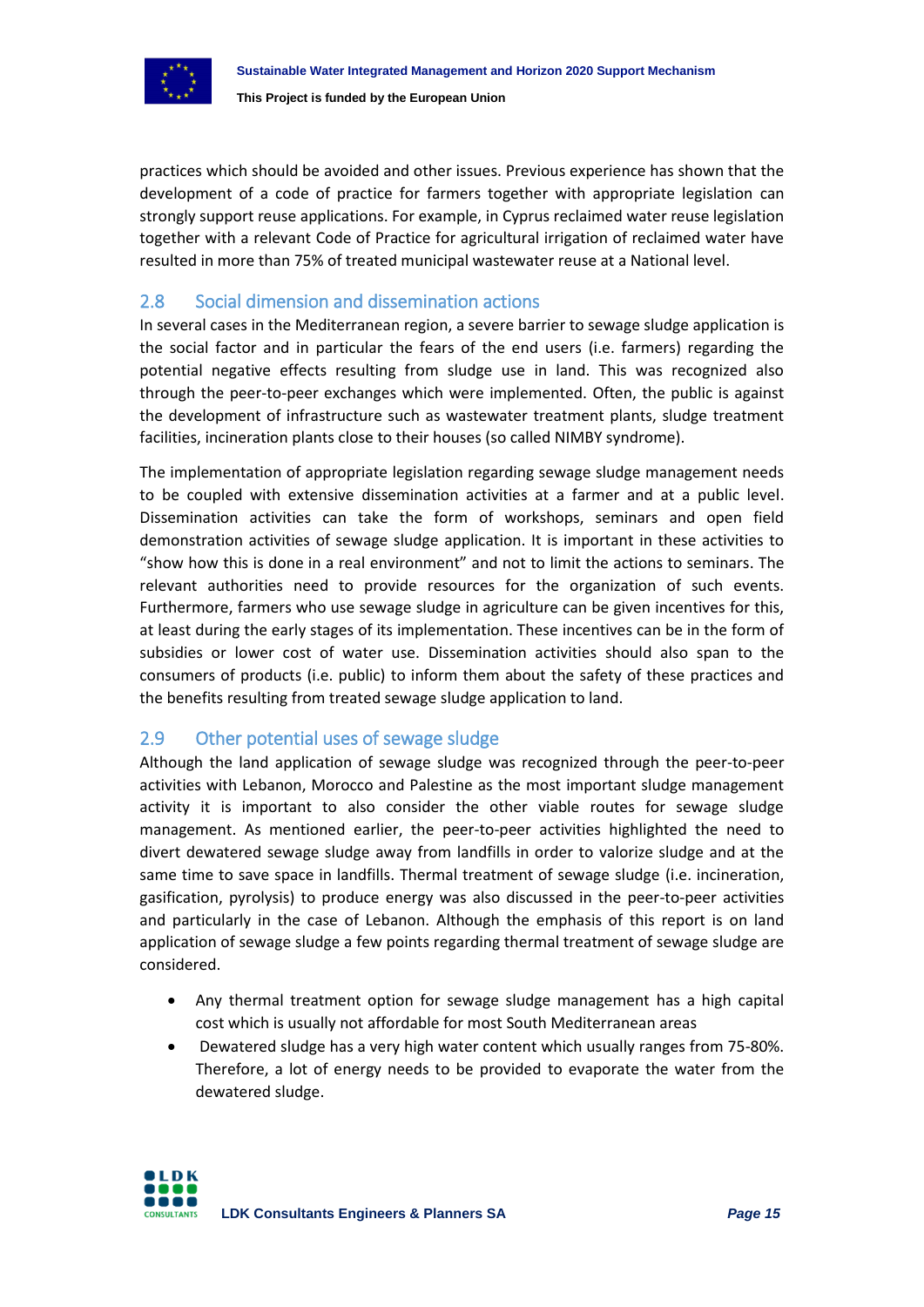

- The calorific value of sewage sludge is moderate. Dried sewage sludge has calorific value of only 3300 kcal/kg when biowaste has over 4500 kcal/kg and car tires 8300 kcal/kg.
- Concerns about mercury (which is very volatile) during incineration in many occasions requires co-incineration rather than mono-incineration

Thermal treatment processes have progressed significantly in the last years, particularly in process optimization and in the treatment of the gaseous emissions resulting from the process. The resulting gaseous emissions should be treated to a very high standard; and there is technology available to achieve this. Mediterranean countries which want to move towards thermal treatment of sewage sludge should implement strict limits for the resulting gaseous emissions and make sure that the resulting ash is properly managed.



<span id="page-15-1"></span>**Figure 1: Diagrammatic representation of the different products resulting from the three thermal treatment processes of sewage sludge** 

## <span id="page-15-0"></span>2.10 Potential for use of recovered products

In recent years, technologies for the recovery of nutrients from sewage sludge and sludge reject water have emerged and have been successfully applied at industrial level. These technologies produce pure products which are of much higher quality than sewage sludge. The market value of sewage sludge is only 3-5  $\epsilon$  per ton, while struvite is sold at a price of over 70  $\epsilon$  per ton and in some cases above 150  $\epsilon$  per ton. At the moment, investing in such technologies is expensive. However, in the future, the cost of these technologies is expected to decrease, while the cost of phosphorites and other mineral raw materials for production of fertilizers is expected to increase because of their scarcity. Consequently, sewage sludge use will have to compete in the market with these pure chemicals. To allow the use of such materials in agriculture, appropriate legislation should be implemented. It is important to consider that such materials are no longer waste, provided they meet certain quality criteria. Such quality criteria need to be put in place by the relevant authorities to allow the subsequent use of such recovered products.

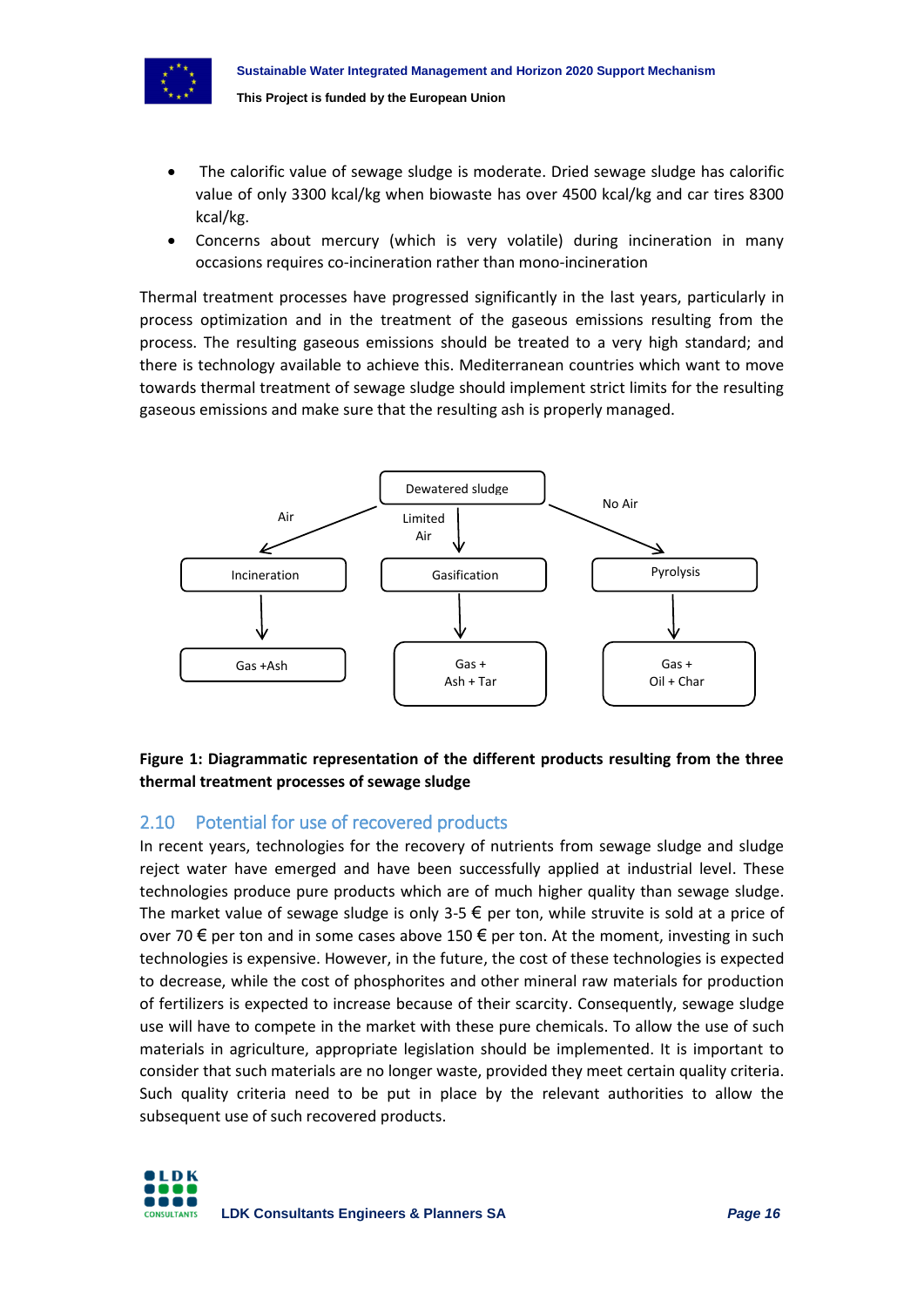

# <span id="page-16-0"></span>**3. Conclusion**

This document is based on the knowledge generated through the peer-to-peer activities which took place with peers from Lebanon, Morocco and Palestine. It was decided early in the exchange process that the most important aspect for them is the proper land application of sewage sludge. In all three countries, but also for all countries of the region, it is important to introduce and effectively implement a solid legislative framework regulating this.

This document serves as a guide for the application/use of sewage sludge in agriculture. Among other things, the document provides specific boundaries to the sludge that should be considered, it specifies basic parameters and limits values that should be considered, the type of treatment sludge should receive, the types of sludge and sludge uses based on the treatment level, as well as the relevant procedures for obtaining a permit. The importance of dissemination activities and the regulation of pure nutrients deriving from sewage sludge is also discussed.